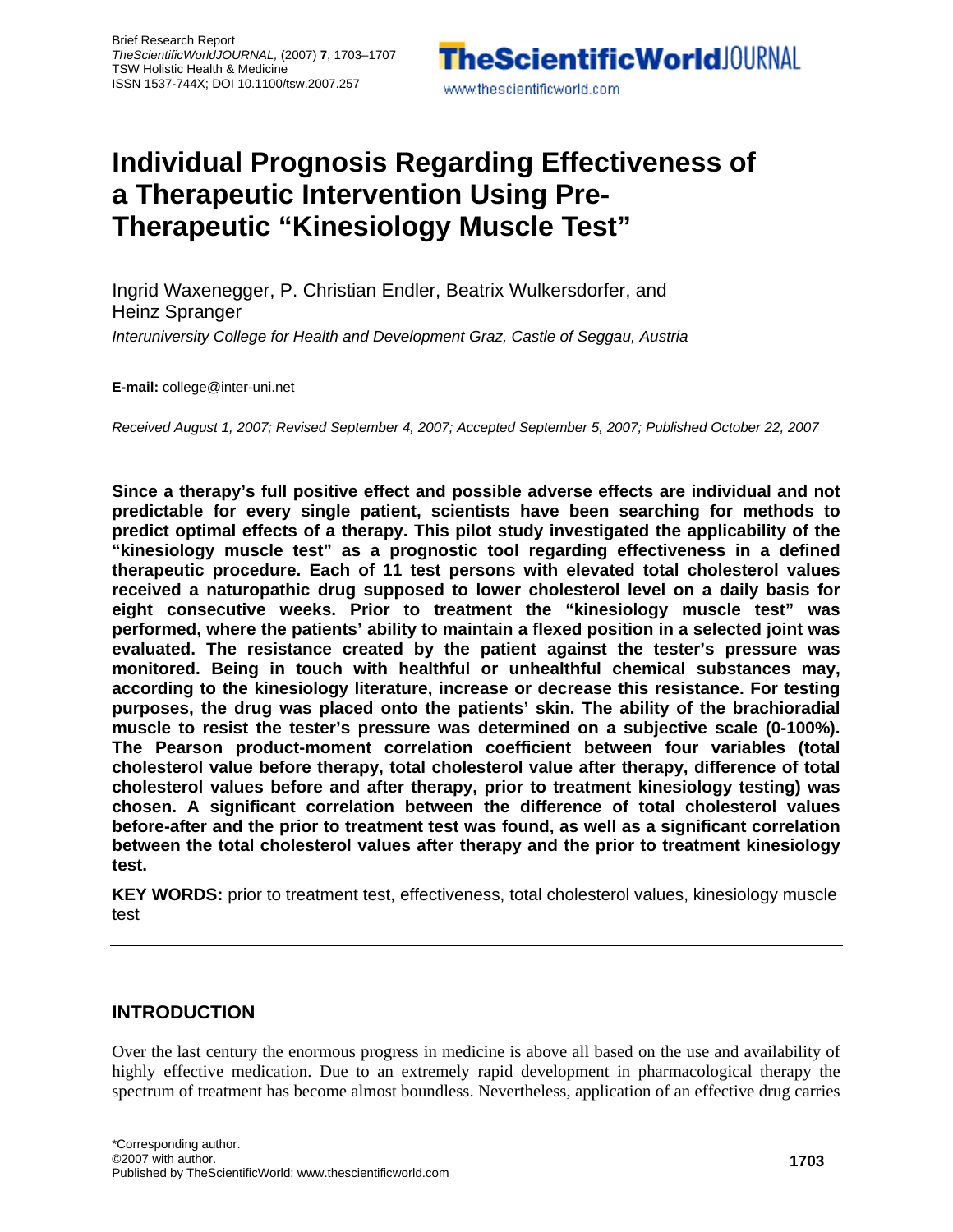the risk of side effects[1]. Although biological substances have to go through highly demanding admission procedures, the degree of incidence of positive effects and possible adverse effects are individual and not predictable for every single patient. This well known issue can be explained by the fact that field trials in pharmacological research have to be geared to standards of statistical mean values within a defined population. Drug effect on each individual is, within a range, dependent on the patients' individual state, such as symptoms, typology, age and gender. Since under certain circumstances the effect of a substance may individually vary, each patient may show different tolerance regarding a special drug or therapeutic intervention. Even a proper indication for a special drug does not guarantee a positive effect in every single patient.

To predict optimal and avoid adverse effects, conventional medical diagnostic methods developed pre-therapeutic analysis; e.g. antibiotic-antibiogramm[2], chemosensitivity test[3] and pre-therapeutic analysis of pathogenic oncogenes in the therapy of monoclonal antibodies[4]. In many cases they have already turned out to be very useful and almost indispensable. However, the practical difficulties of using anamnestic tests can be pointed out by the example of antibiogramms. Since the time span to deliver an antibiogramm exceeds the length of the actual antibiosis, the use of a broad-spectrum antibiotic is indicated in order to prevent eventual aggravation of patients' condition, while the antibiogramm is in progress.

The aim of the study presented here was to determine the applicability of the "kinesiology muscle test" as a prognostic tool regarding effectiveness in defined therapeutic procedures. Historically "kinesiology" was founded in 1964/65 based on observations by George Goodheart, an American chiropractor[5]. This method originally includes diagnostic and therapeutic aspects. Over the years, kinesiology has established its own interdisciplinary methods including the "manual muscle test" as a functional testing method for determining and identifying dysfunctions. Furthermore, it aims at providing a tool for physicians to recommend an ideal treatment for each condition[6]. The following study is focusing on the diagnostic aspect. While performing the kinesiology muscle test, the tester is evaluating the patients' ability to maintain a flexed position in a selected joint. The resistance created by the patient against the tester's pressure or tension, is subjectively monitored by the tester. External conditions, such as being in touch with healthful or unhealthful chemical substances, may, according to kinesiology literature, increase or decrease this resistance. Results of empirical studies about kinesiology considering scientific criteria are controversial and therewith quite unclear. A study about food tolerance and intolerance by Pothman[7] was not able to show validity using a kinesiology method. Another study, in which it has been tried to determine whether the participants were in touch with a substance or part of a placebo group, was not able to point out the relevance of the muscle test[8]. On the other hand, a study comparing kinesiology assessments with physiological parameters (ECG) and lab findings of conventional food- and drug- tolerance tests was showing a correlation[9].

The purpose of the following pilot study was to determine, if the individual effectiveness of a defined therapeutic procedure was predictable using the kinesiology muscle test.

#### **METHODS**

In particular, it has been investigated if the decrease in total cholesterol blood values was or was not predictable prior to the therapy with Red Yeast Rice (RYR). In this fermented rice, a fungus, Monascus pupureus, is found. This is supposed to have a decreasing effect on total cholesterol values.

This pilot study included 11 patients ( $n=11$ ; 7 women and 4 men), between 26 and 78 years old, with elevated total cholesterol (TC) values of about 310 mg/dl in average. (Normal values should be < 200 mg/dl). All participants were provided by an Austrian, naturopathically orientated praxis (W. Surböck, Mariazell). Prior to treatment kinesiology muscle test was included in their routinely performed course of treatment. The actual RYR- therapy was planed and performed by the physician in agreement with the patients. Prior to treatment muscle the first author, providing each volunteer with detailed information about the test in advance, performed test. Cholesterol value of each patient was evaluated by local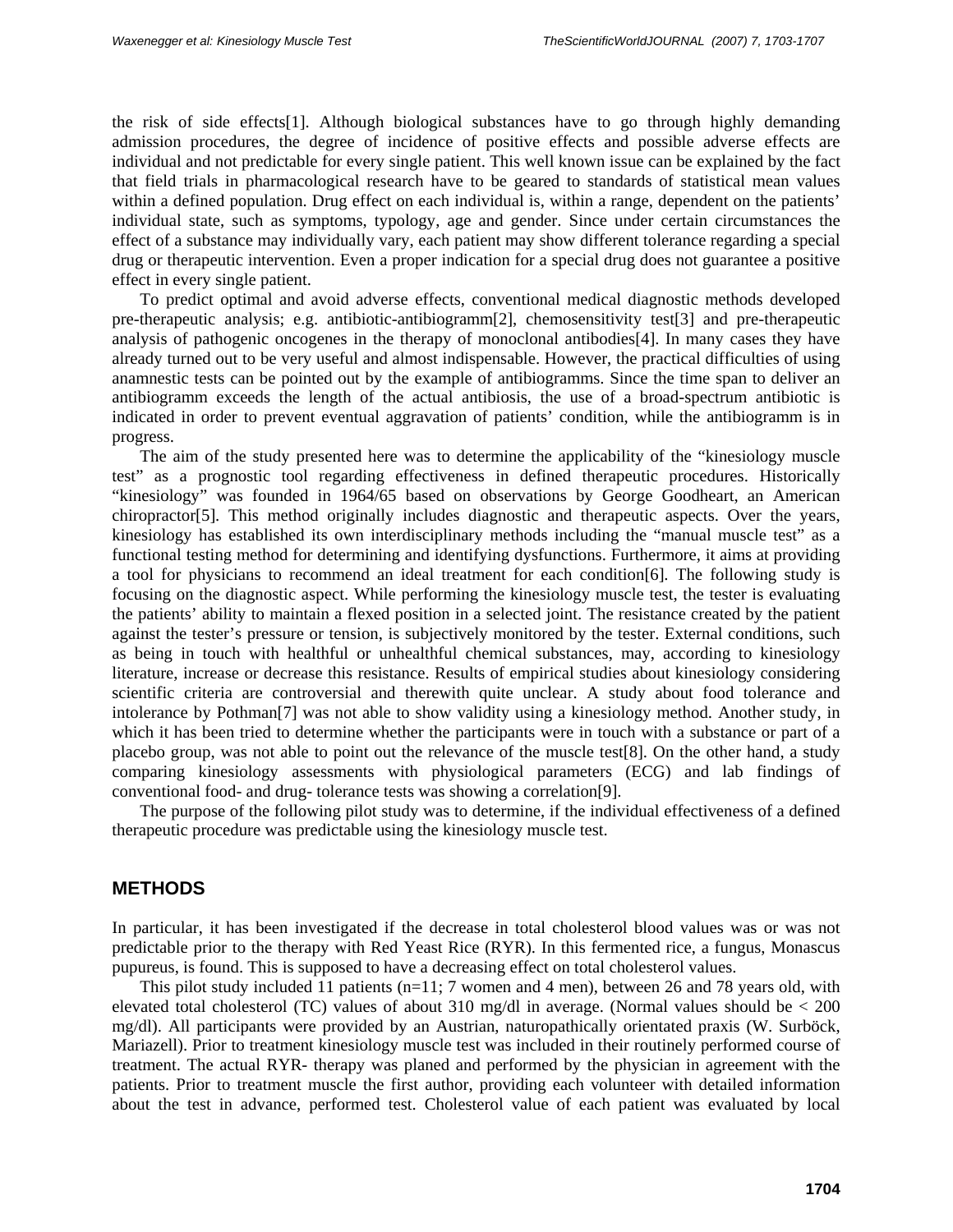laboratory (Dostal, Vienna), before and after therapy. Each test person received 2 capsules of RYRextract (500 mg each) on a daily basis for eight consecutive weeks.

Before starting therapy the kinesiology muscle test was performed using the brachioradial muscle as an indicator muscle. Therefore, the patient, set in a reclined position, had to hold his or her arm in a special testing position, while the tester was applying a slight, slowly increasing pressure. To get in touch with the test substance, 500 mg of RYR was placed onto the patients' skin, 2 cm above the bellybutton. An experienced tester was evaluating, whether the indicator muscle was able to resist the pressure or if and at which point the muscle was loosing its strength, assuming that the strength of muscle resistance would positively correlate with the expected effect of the test substance.

The ability of the muscle to resist the tester's force was determined in steps of ten on a subjective scale (0-100%). Each value was documented, without the physician or patient's knowledge. Results of the prior to treatment kinesiology tests were disclosed after completing therapy and blood analysis.

In order to evaluate RYR-therapy effectiveness total blood cholesterol values were determined.

#### **Statistical Analysis**

The Pearson product-moment correlation coefficient between 4 variables was used to perform statistical analysis. The total blood cholesterol levels and the prior to treatment kinesiology test represented the four variables.

- total cholesterol value prior therapy
- total cholesterol value after therapy
- difference of total cholesterol values prior and after therapy
- prior to treatment testing of effectiveness

## **RESULTS**

Based on the results, predictability regarding the effectiveness of a therapeutic procedure (TC value) can be determined using the kinesiology muscle test. Figure 1 shows the mean values of the total cholesterol values.

Since a significant difference between the total cholesterol values before and after RYR-therapy was determined, evaluation of results regarding prior to treatment kinesiology test seemed reasonable.

Table 1 shows the correlation between the total cholesterol values and prior to treatment kinesiology testing.

A significant relation between the total cholesterol values after therapy and the first prior to treatment kinesiology test of effectiveness was determined ( $p = 0.036$ ). The higher the predicted effect, the lower the total cholesterol values after therapy.

Furthermore, a significant correlation between difference of total cholesterol values prior-after and the prior to treatment test can be shown ( $p = 0.016$ ).

The initial individual cholesterol values do not have significant influence on the predictability of the actual effectiveness.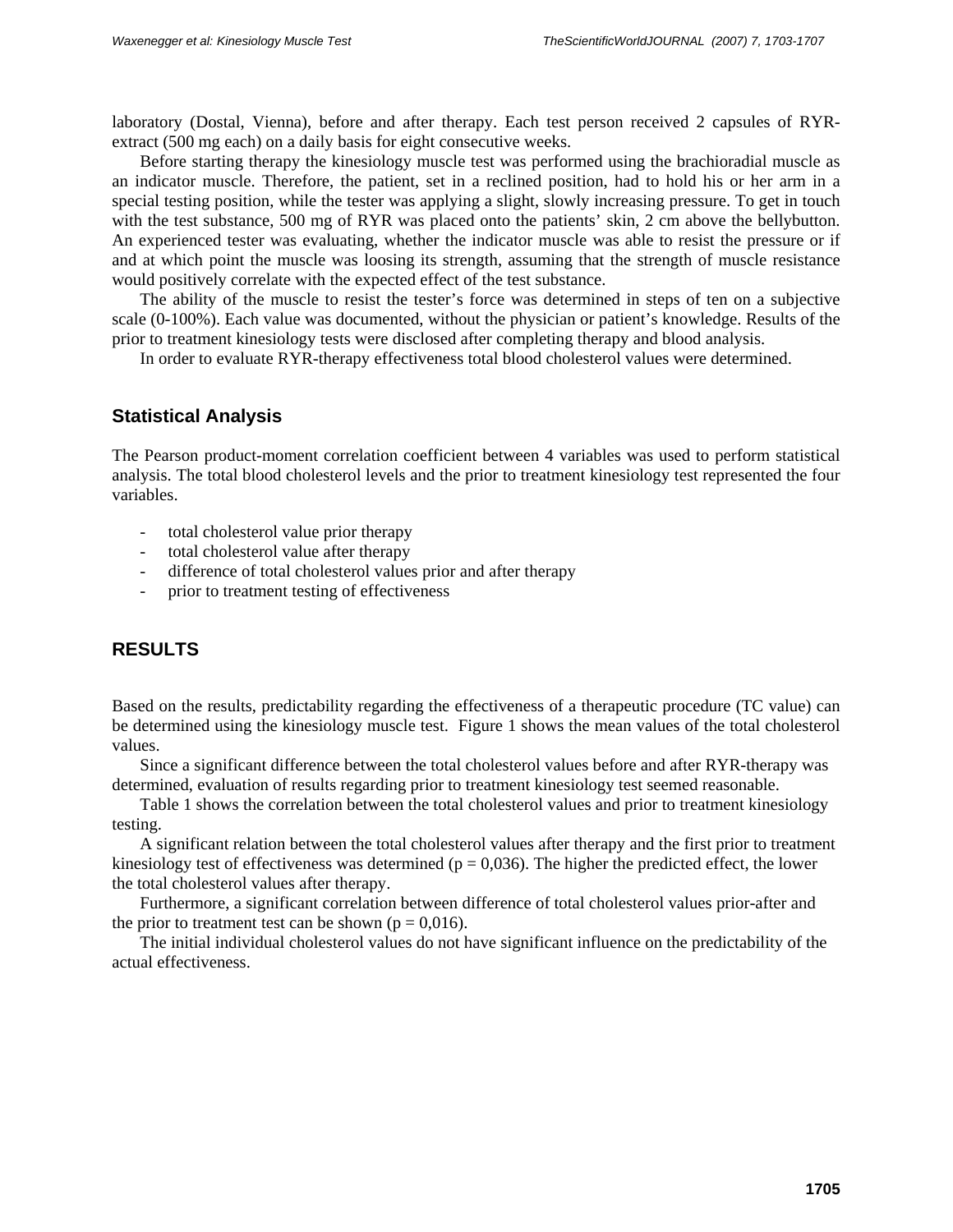

Figure 1. Total cholesterol values measured in mg/dl before and after RYR-therapy. Difference between the two measurements are significant ( $p = 0.003$ , 2-tail).

| Table 1.                                                                   |
|----------------------------------------------------------------------------|
| Pearson correlation and 2-tail significance. TC = total cholesterol values |

|                      |       | <b>TC</b> before<br>therapy | <b>TC</b> after<br>therapy | <b>TC-difference</b>  | Test prior to<br>treatment |
|----------------------|-------|-----------------------------|----------------------------|-----------------------|----------------------------|
| TC before therapy    | Corr. |                             | ,496                       | ,492                  | ,065                       |
|                      | Sign. |                             | ,121                       | ,124                  | ,850                       |
| TC after therapy     | Corr. | .496                        |                            | $-512$                | $-.636(*)$                 |
|                      | Sign. | ,121                        |                            | ,108                  | ,036                       |
| <b>TC-difference</b> | Corr. | ,492                        | $-0.512$                   |                       | $,701$ <sup>(*)</sup>      |
|                      | Sign. | ,124                        | ,108                       |                       | ,016                       |
| Test prior treatm.   | Corr. | ,065                        | $-0.636(*)$                | $,701$ <sup>*</sup> ) |                            |
|                      | Sign. | .850                        | ,036                       | ,016                  |                            |

# **DISCUSSION**

The aim of this pilot study was to determine the applicability of the kinesiology muscle test as a method of prognosis regarding effectiveness of the therapeutic intervention described above. Based on our results, intervention's effectiveness showed a significant statistical correlation with the prior to treatment assessment/estimation using the kinesiology muscle test.

Since each drug has a broad spectrum of effects and side effects, a detailed predictability of these effects on every single individual is nearly impossible. Thus, the kinesiology muscle test may represent a useful tool to optimize the election and the use of therapeutic, adjuvant and preventive interventions. Therefore, the tester has to fulfill certain requirements. Special training and qualification following medical guidelines is absolutely essential to provide professional tests. A medically indicated intervention should never be neglected on basis of pre-therapeutic tests.

For further and more detailed investigations a larger number of patients should be included and multiple independently performed kinesiology tests performed. A wider range of parameters should be considered: besides evaluating total cholesterol values, HDL- and LDL- fractions have to be included. An